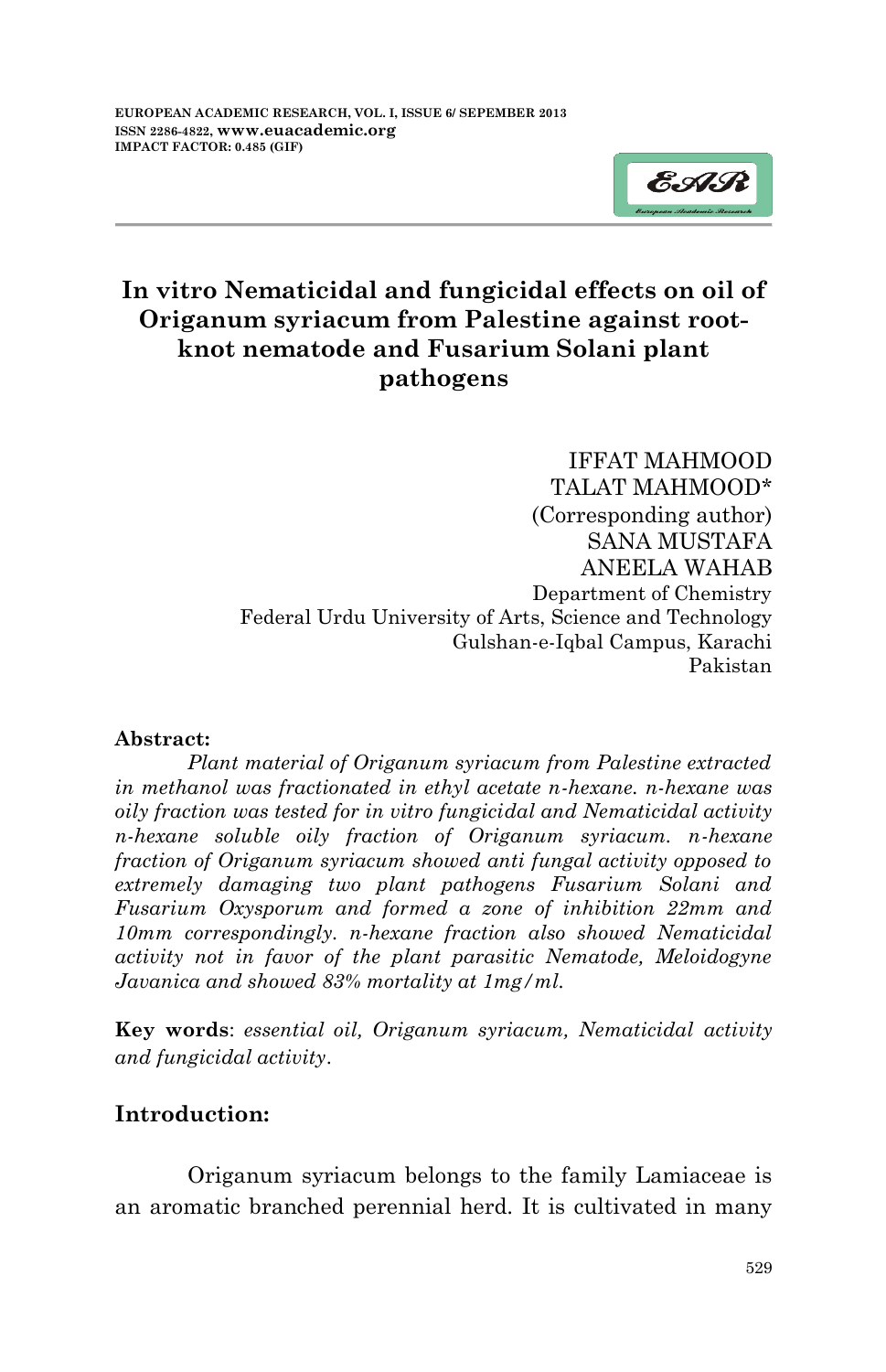places of the world. Growing wild in the Sinai Desert of Egypt (1). Constituents of essential oil of many species have been studied (2-7). In folk medicine it is used as a powerful disinfectant, flavoring, perfumery and scenting soaps (8-10).

The oil of the leaves of O. syriacum reportedly possess ovicidal (11), bioherbicidal (12), insecticides (13-14) and anti mycotic activities (15). It was reported that carvacrol and thymol represent the major constituents of the essential oil of Origanum specie (16).

# **Material and Method:**

Plant parasitic nematodes and root infecting fungi are emerging and posing a serious threat to modern agriculture. They attack root of plants, limit nutrient uptake of plants and destroy the root system of the victim which often result in loss of plant. The Genus Fusarium contains a lot of species that have been renowned for ages as being imperative plant pathogens. The association of Fusarium Oxysporum and Meloidogyne is known to increase disease severity in cotton and in tomatoes.

# **In Vitro Juvenile Mortality Test:**

The Nematicidal action of bacterial fractions was examined by a customized procedure of Myer et al (1982)(11). The 1mg/ml concentration of n-hexane fraction arranged in particular solvent. In a glass dish, 1ml of each concentration was kept for 24 hours. The aqueous suspension of nematode was added after the evaporation of solvent. The respective solvent in the watch glass served as control. After 48 hours, 10 hands picker 2<sup>nd</sup> stage Juvenile of Meloidogyne Javanica were added with 5ml of distilled water to the watch glass, each concentration have 3 replicated.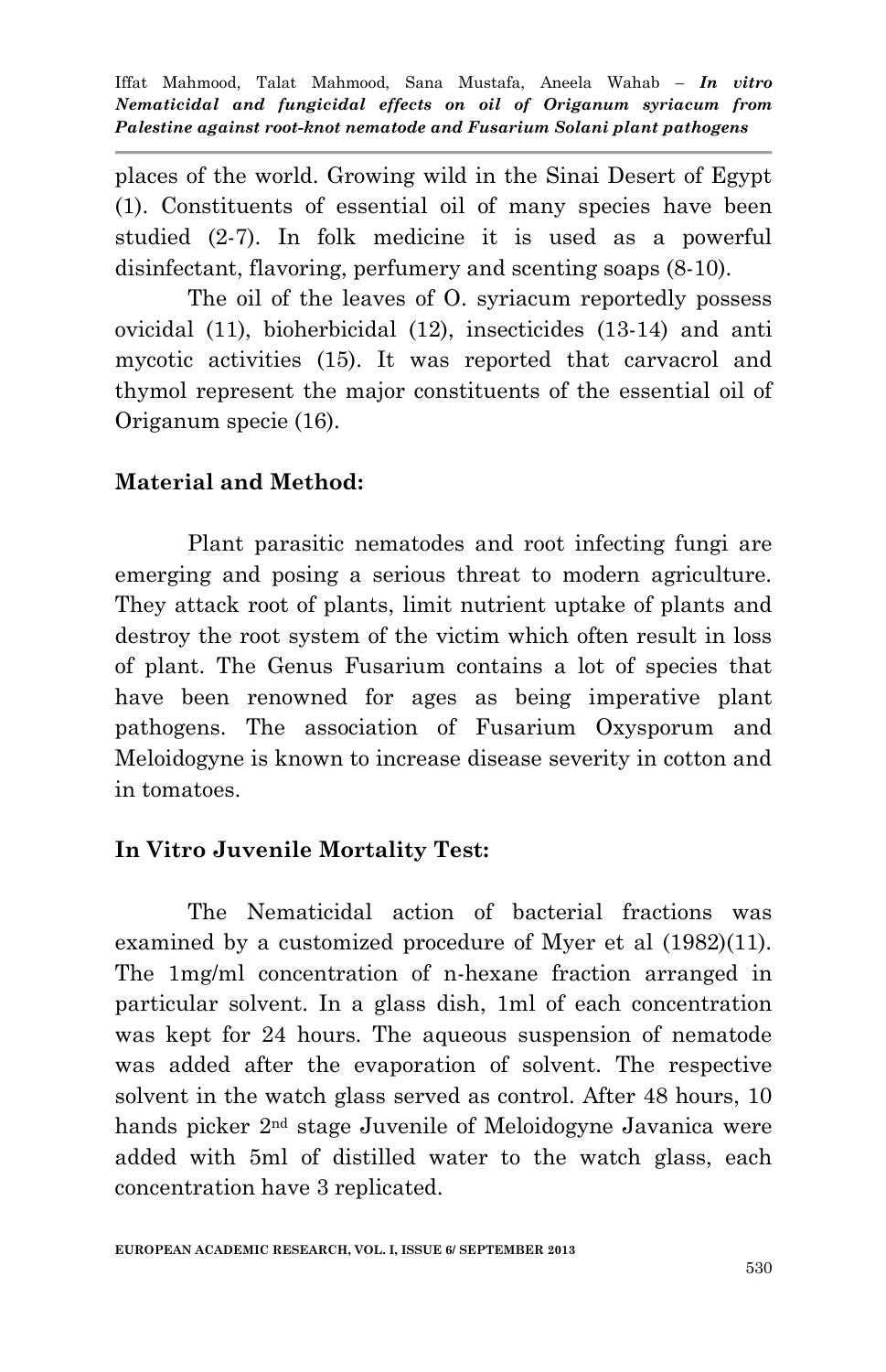### **In vitro test against root-knot infecting Fungi:**

The fungicidal activity of bacterial fractions was verified by a modified technique of Ara et al (1998)(12). 10 µl of nhexane fraction was applied directly on uncontaminated filter paper discs and desiccated. On one side of the Petri dished, the loaded discs were placed containing Czepak's Dox agar (pH 7.2). A 5mm disc of vigorously breeding culture of plant pathogens like Fusarium Solani, Fusarium Oxysporum, Rhizoctonia Solani and Macrophomina phasolina were vaccinated at another side of the dish. Respective solvents impregnated on the Discs treated as a control. Every treatment was repeated three times and the plates were incubated at 28°C for five days.

### **Result and Discussion:**

In the present investigation the anti fungal and Nematicidal activity on the extracted n-hexane fraction has been carried out. The n-hexane oily fractions have been screened. The geographical location of the plant affects the chemical composition to some extent. The essential oil Origanum syriacum originated from Southern Palestine near Al-Khalil city has been screened for activity. Oily fractions of nhexane examined in vitro against four species of Phyto pathogenic fungi Fusarium Solani, Fusarium Oxysporum, Rhizoctonia Solani and Macrophomina phasolina tested using the agar disc diffusion method, showed anti fungal activity against two species. The largest activity was observed for Fusarium Solani and moderate observed for Fusarium Oxysporum. However, the oil was found to be infective against two fungi i.e. Rhizoctonia Solani and Macrophomina phasolina (Table 1).

N-hexane fraction was also evaluated against one specie of root-knot nematode. Showed 28% mortality against M.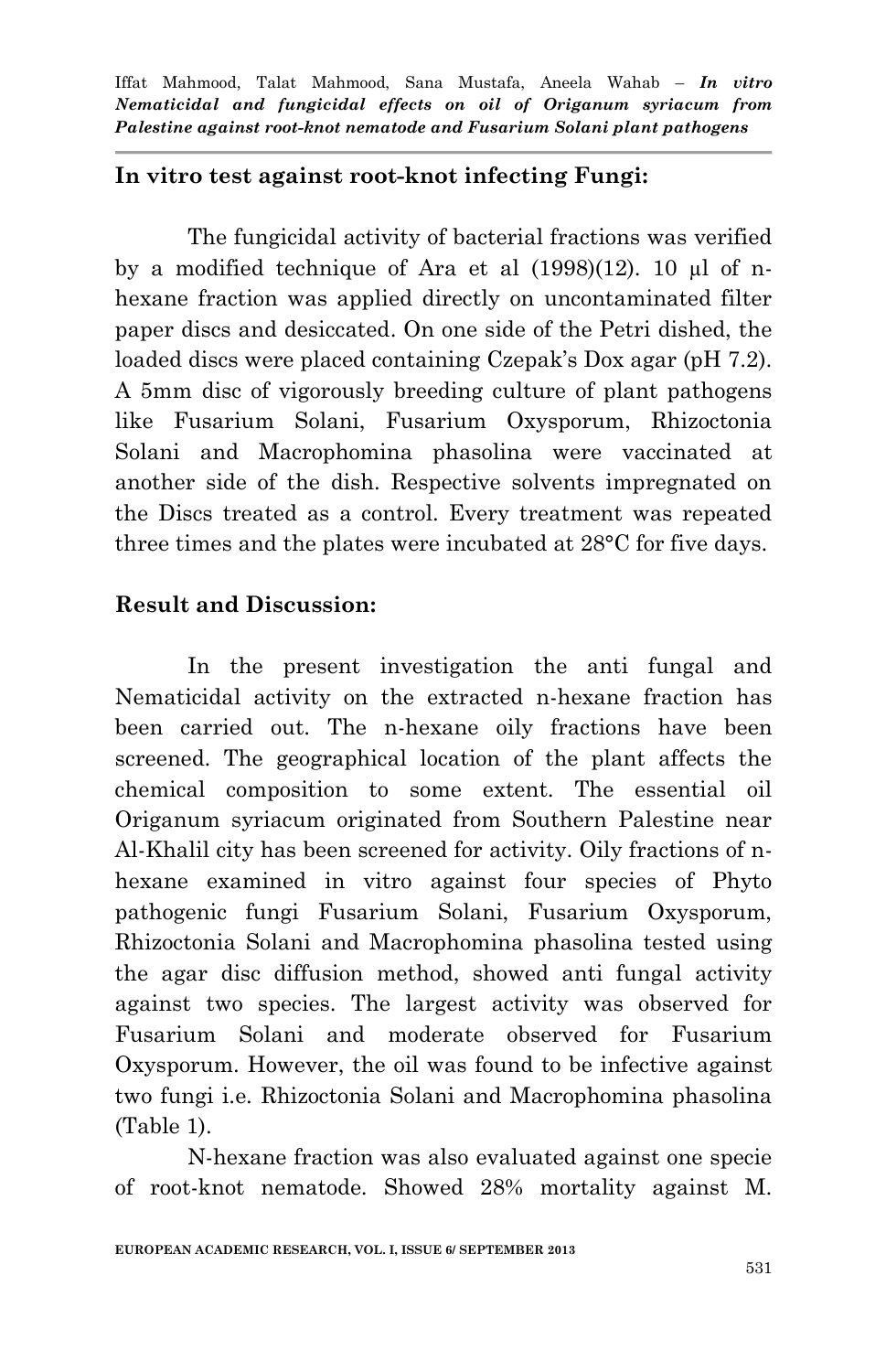Javanica after 24 hours of incubation. However, the mortality significantly increased 83% after 48 hours of exposure (Table 2).

# **Conclusion:**

The oily fractions of n-hexane extracted of O. syriacum collected from Palestine showed anti fungal and Nematicidal activity. Origanum syriacum showed anti fungal activity against the extremely damaging two plant pathogens Fusarium Solani, Fusarium Oxysporum and produced a zone of inhibition 22mm and 10mm (10 µl/disc) respectively. Fraction also showed Nematicidal activity against the plant parasitic nematode Meloidogyne Javanica and showed 83% mortality.

Table 1: Fungicidal activity of the extracted oil of O. syriacum **Zone of Inhibition (mm) (10 µl/disc)**

| <b>TREATMENT</b>        | FS | FО | MP | RS |
|-------------------------|----|----|----|----|
| <b>CONTROL</b>          |    |    |    |    |
| OILY<br><b>FRACTION</b> | 20 |    |    |    |

- **FS** FUSARIUM SOLANI
- **FO** FUSARIUM OXYSPORUM
- **MP** MACROPHOMINA PHASEOLINE
- **RS** RHIZOCTONIA SOLANI

Table 2: Nematicidal Activity of the extracted Oil of O. syriacum **Mortality of Meloidogyne Javanica**

| Time         | 24h | 48 h |
|--------------|-----|------|
| Control      |     |      |
| Oil Fraction | 28% | 83%  |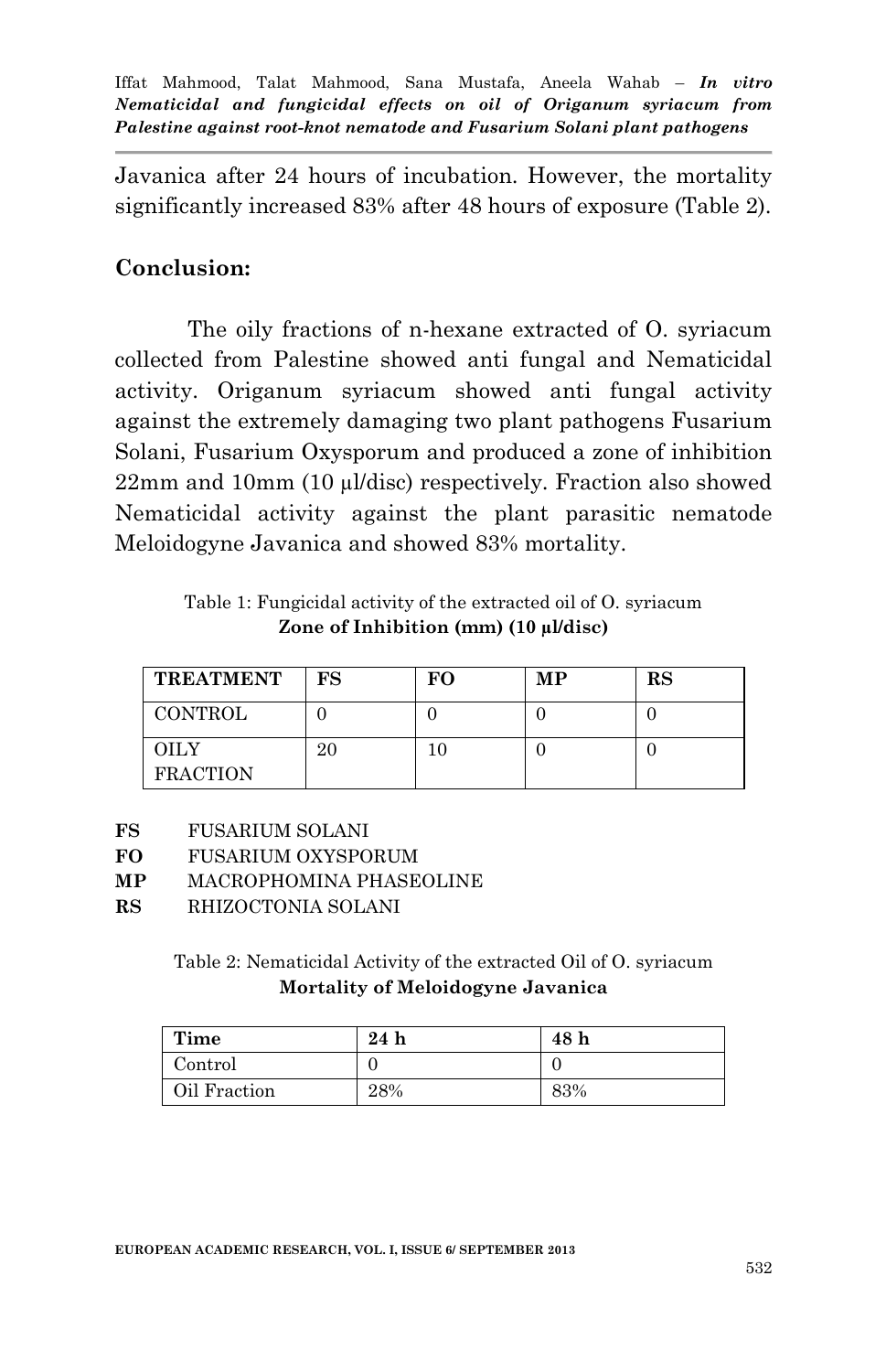#### **BIBLIOGRAPHY:**

- 1. Aftab K. and A. A. Sial. 1999. "Phytomedicine: New and old approach." *Hamdard Medicus* 42(2): 11-15.
- 2. Zhang X. 1996. "Traditional Medicine and WHO." *Hamdard Medicus* 39 (3); 252-63.
- 3. Holland B. K. 1996. *Prospecting for Drugs in Ancient and Medical European Texts: A scientific Approach*. Amsterdam: Hard Academic Publishers.
- 4. Wilson E. K. 2003. "Report on Computational Nanotechnology." *Chem. Eng. News* 27 – 29
- 5. Hugas W. H. 1947. *Alexander Fleming and penicillin*. London: Priory Press.
- 6. Pande D., Ali G. & Sirvastara P. S. 1998. "Opium poppy a habit forming plant." *Hamdard Medicus* 41(1) p. 68-89.
- 7. Hakim M.H. and Siddiqui M. A., Hamdard Medicus 1999, XL11, 15
- 8. Cragg G. M., Newman D.J., Sander K.M. 1997. "Natural Products in Drug Discovery and Development." *J. Natural Products*. 60: 52-60.
- 9. Gandilliere B., Bernardell P., Berna P. 2001. "Annual Reports in MedicinalCchemistry." San Diego: Academic Press.
- 10. Nielsen, J .curr. opin .Chem. Biol. 2002, 6,297
- 11. Caspi E. 1980. *Acc. Chem. Res*. 13: 97- 104.
- 12. Mantto P. and Sammes P. G. 1981. In: *Biosynthesis Natural Product*, Ellis Horwood Ltd. New York, p 269, 280, 314, 320, 321.
- 13. Ourisson, G., Rohmer, M. & Poralla, K. 1987. *Annu Rev. Microbiol.* 41, 301–333**.**
- 14. Biellam J.F., 1966. *Tetrahedrn Lett*. 4803.
- 15. Tanaka O., Tanaka, N., Ohsawa, T., Litaka Y., and S. Shibata. 1968. *Tetahedorn Lett*. 4235.